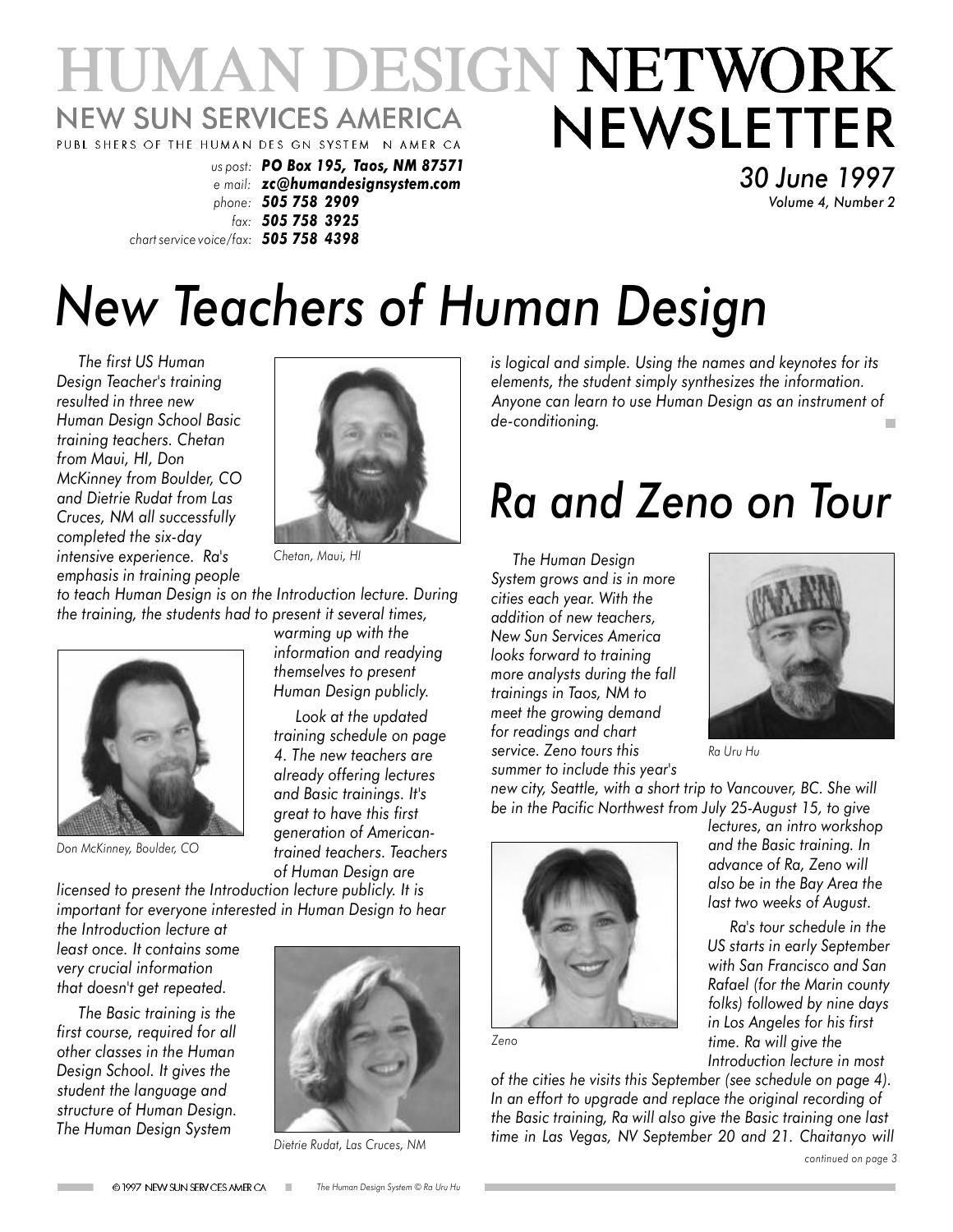

#### *15. Raise the Titanic*

E *ach of the hexagrams has a biological equivalent in our body. As the planets move through the zodiac, they activate the hexagrams in sequence and this results biologically in physical, observable patterns within us. The patterns are fixed in their sequence and can be read in the ephemeris.*

*The Nodes of the Moon move contrary to the planets through the zodiac, retrograde. In that, they reverse the vital patterns created by the planets. Their basic particularity is their direction.*

*Their second particularity is that they don't fix any lines of the Rave I'Ching as the planets do. In the geometry of our lives they bring us to places that fulfill the specific themes.*

*On July 2 the axis of the Nodes changes from* 36/6 *to* 22/47*. While the South Node remains in the emotional center, the Solar Plexus, the sequence is opposite to what we are used to in our biological patterns: the planets move usually first through gate* 22*, then through gate* 36*. The experience each time is whether the externally displayed style* (22) *is able to survive the following trip through the tunnel* (36)*. As a result, many people are in the habit of displaying a smile while going through the valleys of their lives, to not show a sign of crisis.*

*The night the Titanic sank, the Moon moved in accustomed sequence through exactly these two gates* 22 *and* 36*. For hours after the collision the orchestra had orders from the captain to continue playing, to improve the mood: with* Grace (22) *into* the Darkening of the Light (36)*, or with the evening gowns into the life-boats.*

*It is remarkable that two months ago, when the South Node entered gate* 36*, the Titanic exhibition was opened in Hamburg. Gracefully exhibited there are sunken remnants, rescued from the depths, the Darkening of the Light. Even though there's a lot of criticism about the appropriateness of the style, the congruity is apparent to those knowing Human Design: the movement of the South Node now is exactly opposite to the Moon's that fateful night. Since the Nodes are about geometry, this exhibition is the ideal place to recognize something about the theme of this catastrophe in ourselves, physically and emotionally.*

*So the Nodes travel the reverse Titanic route for us now. From the past and the depths of our souls they uncover emotional patterns which we might have thought or hoped to have lost in the dark a long time ago, or at least to be able to master with grace.*

*Each of us has past experience with change stored deep in the emotional system and has established emotional habits*



*(styles) to deal with crisis and change. In the geometry of life, the Nodes now give us crisis* (36) *first. Only after that will we be able to see whether we're still able to maintain our smile and style in the face of change. The experience of the past couple months will be contributing to possible new styles in the future. Besides old emotional mud there's often a treasure arising from the depths and abysses, important and precious soil for the new.*

*Gate* 36 *is in the Sensing circuit, the circuit of finding sense and comprehension, and is the possibility for change based on experience. Since the emotional center is a motor, it can build up a lot of pressure and frustration if it cannot manifest. But every old pain, every rising emotion has something to tell that is worth listening to. In the process it is just important to not identify with it: it is the past.*

*If you think that the crisis is over with the Nodes' gate change on July 2, remember, that like any chart, every moment also has a Design, the unconscious half of the whole. For 88 degrees of the Sun, about three months, after July 2, the axis of the Nodes will still be* 36/6 *unconsciously.*

*In Human Design there's a single line in which Mutation and change manifest as something really new: gate* 12*, line* 6*,* Metamorphosis*. As the South Node is about to move into the same channel, into gate* 22*, another look at the sinking of the Titanic: what at that time was thought to be unsinkable, sank. Now, what we thought sank long ago, is coming back to light with the possibility for a new style* (22)*. Like in gate* 36*, there's the potential for pressure and frustration if it cannot manifest through the Throat, so keep observing the transits.*

*By the way, as the Titanic sank Pluto was in gate* 12*, its Design position in line* 6*.* $\overline{\phantom{a}}$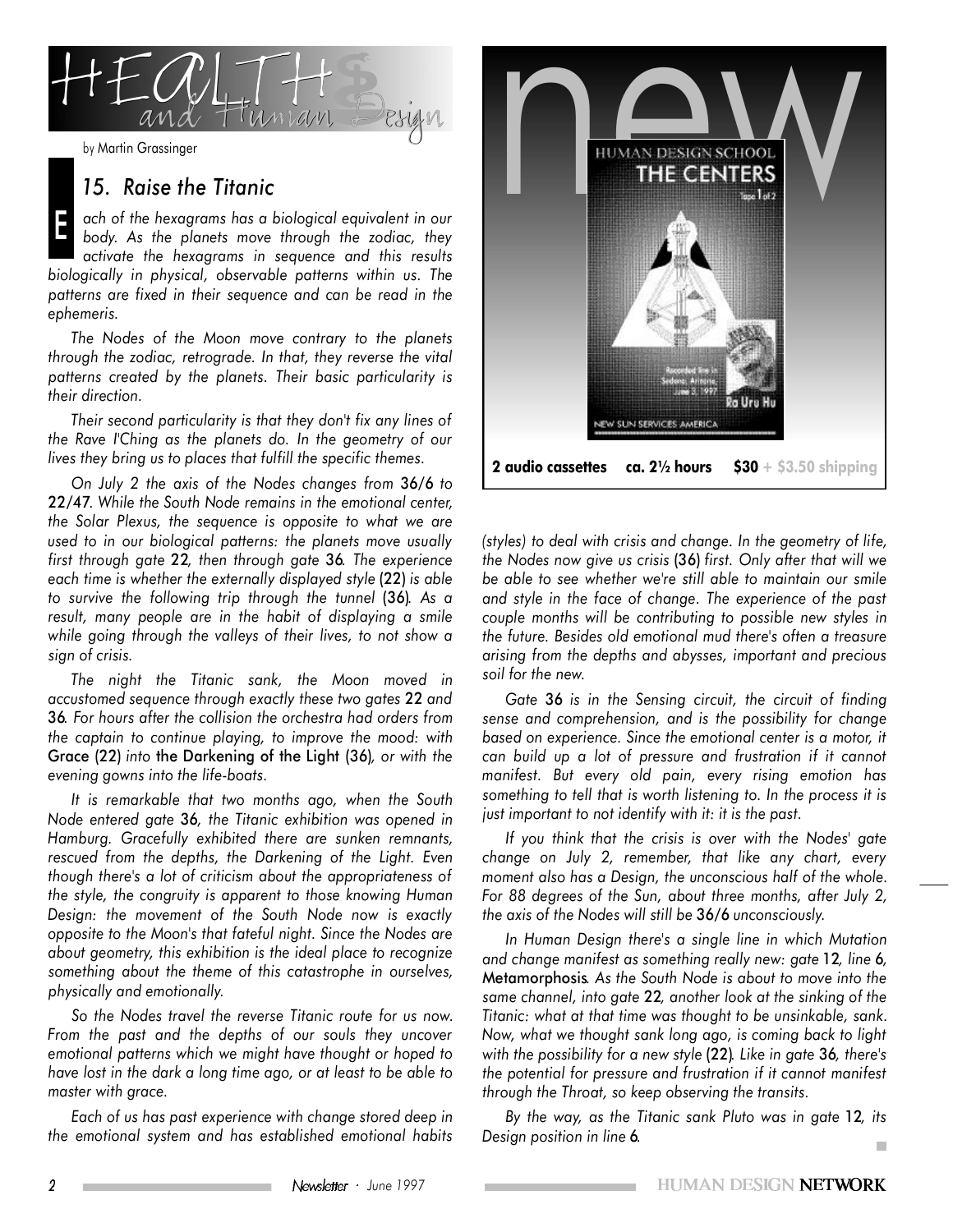

**Q** *My only defined awareness center is the Solar Plexus by two unconscious channels. These channels don't get to the Throat or to the Sacral center. How does this work?*

**A** *To begin with, the Solar Plexus center has a potential for awareness but in no way can be described as such in life. The Solar Plexus as a motor with its constant wave cycle of hope to pain and back again overwhelms the possibility of awareness. Definition that does not include a defined Sacral or motor to Throat is referred to as a projection type. This type seeks recognition in order to generate or manifest. However, being that the definitions are unconscious, the individual personality cannot recognize what others recognize in them. Human Design is the mechanics of the Maya revealed. Once these unconscious definitions are understood, i.e. 41 30, then the individual can know that when their feelings are recognized, they are being recognized and then they will have access to manifesting or generating. Without the ability to recognize their unconscious, most projectors suffer from resentment.*

**Q** *How did you know how to align the Hexagrams to the zodiac?*

**A** *I didn't. I was told. I was really told.*

**Q** *How does exaltation and detriment work?*

**A** *There are 384 lines in the I'Ching and of those, 375 are dualities. In the first edition of the Human Design System these dualities have been identified by the terms exaltation or detriment which were borrowed from astrology. In the future they will be removed because they give people the impression that exalted is good and detriment is bad, which they're not, they are just polarities. These polarities are also identified by planets. If the planet that is mentioned in the line is actually the planet that is activating that position, it means that that position is the only thing that you would read in the Rave I'Ching because it is the only thing that is functioning. In other words, it is possible that one side or the other of a duality is fixed for life by having the planet that's mentioned being there. Look at your own Design and check out all the lines and see if your planets are mentioned there. If so, you get only that aspect of the energy.*

**Q** *What is the determination of the moment of birth?*

**A** *It is the moment that the body is separate from the mother. It is not the cutting of the umbilical cord. It is the moment that the body is separate from the mother. That's the moment of the complete transition from the almost no-gravity world of the womb into what it is to be human which is to come into a world of bright light, loud, loud, loud sounds and a heavy body. That's the moment you individuate, that's the moment you separate. (Note: When possible, record birth times to the second.)*



*Ra and Zeno on Tour continued from page <sup>1</sup>*

*accompany him to record this class, to make new tapes that will be available to all students of Human Design.*

*Most of the classes Ra gives this year in Taos (and for the next three years) will be offered only once, in an effort to record a permanent collection of material that can be released in the form of workbooks and tapes, eventually getting upgraded to CD. His classes are open to everyone who has taken a Basic training. As always, great accommodations are available for the Human Design students during the courses.*

### *New Products*

*The Planets tape, the first of many planned educational tapes, has received rave reviews from everyone who purchased it. The most recent tape set now released is called The Centers, recorded at the Sedona Primer this past June. Chaitanyo is working on tapes on the circuits, Rave reading and more and is about to complete the book on human sexuality. Stay tuned for many great products from his studio.*m.

#### *Recall*

*The last batch of the Gate/Line Reference card we produced had the gate names off from gate 19 to gate 32. If you have purchased one of these cards since the end of May, it's likely to be flawed.*

*If so, give us a call. We'll replace the card with no cost to you.*